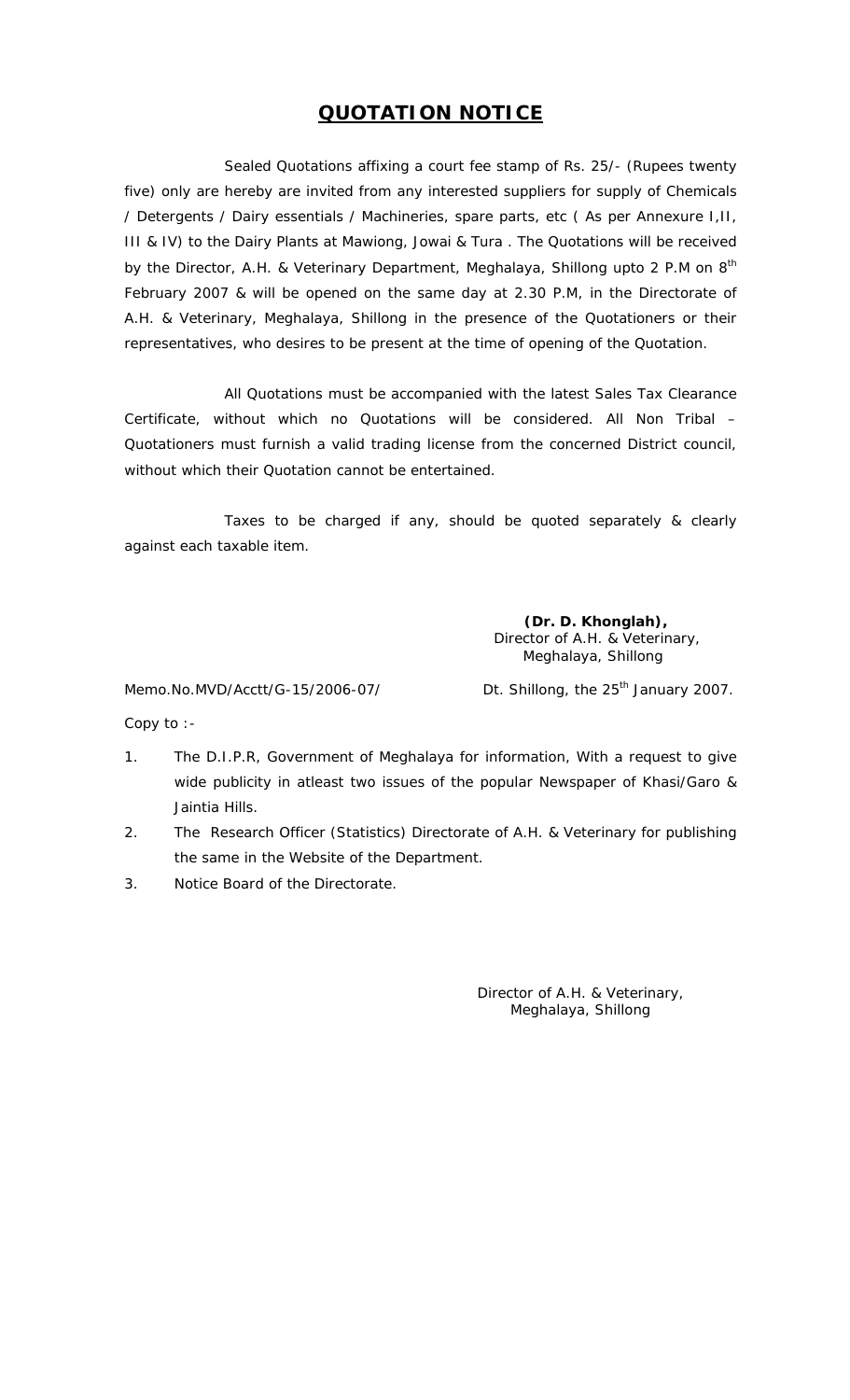| SI. No.        | <b>Particulars</b>                                         |
|----------------|------------------------------------------------------------|
| 1              | Sulphuric Acid (Exelar)                                    |
| $\overline{2}$ | Teepol                                                     |
| 3              | Ammonia Gas                                                |
| 4              | Washing Soda                                               |
| 5              | Caustic Soda flakes                                        |
| 6              | <b>Bleaching Powder</b>                                    |
| $\overline{7}$ | Sodium Bicarbonate                                         |
| 8              | Hydrochloric Acid                                          |
| 9              | Iso Amyl Alcohol                                           |
| 10             | Methyled Spirit                                            |
| 11             | Compressor Oil                                             |
| 12             | Transformer Oil                                            |
| 13             | Enclo 44                                                   |
| 14             | Alum Crystal                                               |
| 15             | Nitric Acid (conc)                                         |
| 16             | Sulphur Powder                                             |
| 17             | Sulphur Solid                                              |
| 18             | Hydrogen Peroxide                                          |
| 19             | Sodium Hydroxide pellets                                   |
| 20             | <b>Rubber Strips</b>                                       |
| 21             | Teflon cloth, Horizontal & Vertical                        |
| 22             | Horizontal Heating elements                                |
| 23             | Vertical Heating elements                                  |
| 24             | Adhesive plaster tape Johnson & Johnson width 10 cm x 5 cm |
| 25             | Potassium Hydroxide pellets, EM                            |
| 26             | Sodium Hydroxide Solution                                  |
| 27             | L.D.O. for Oil fired boiler                                |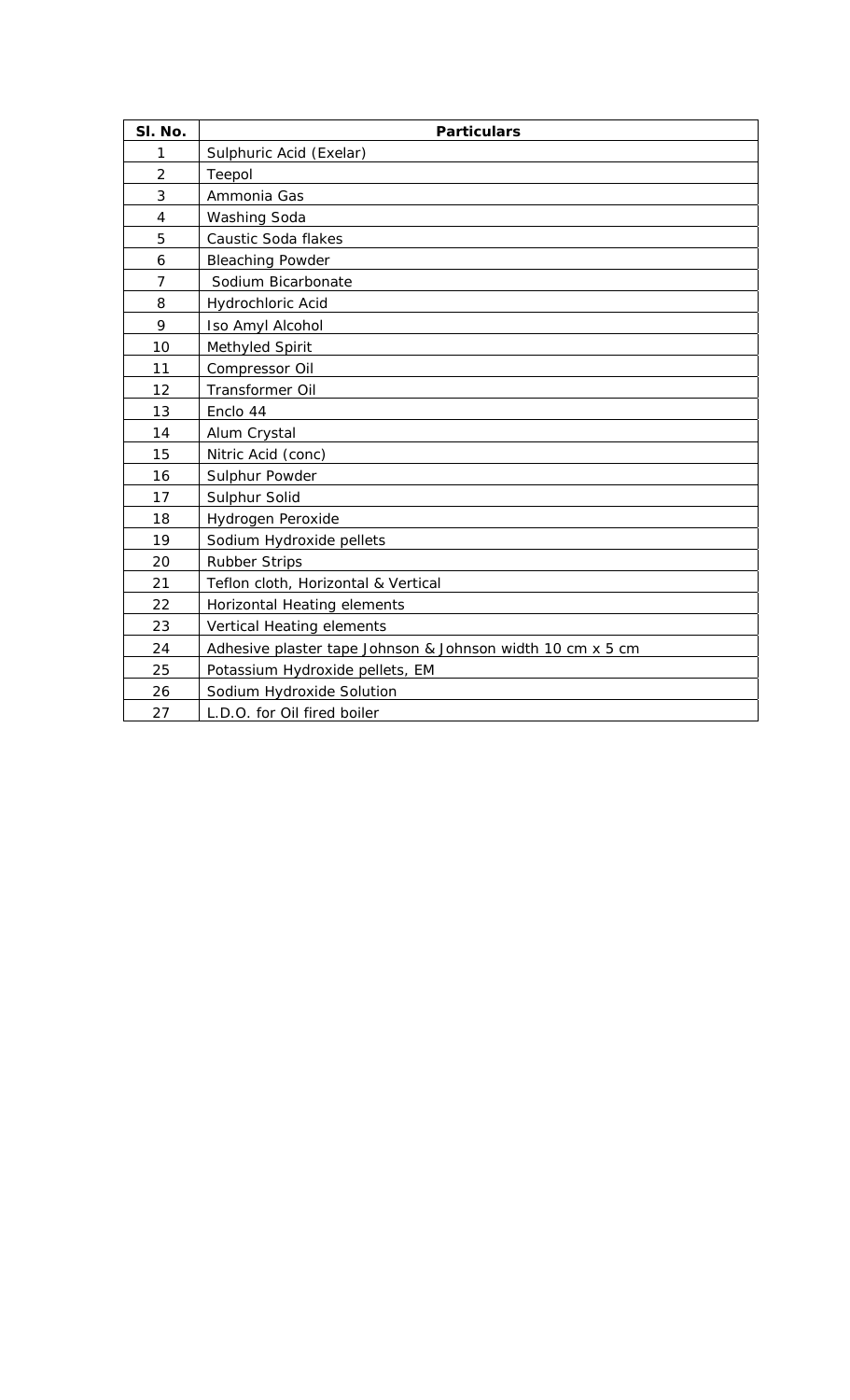| SI. No.        | <b>Particulars</b>                                                   |
|----------------|----------------------------------------------------------------------|
| 1              | Alluminium Rubber Roller                                             |
| $\overline{2}$ | Milk Storage tank main hole gasket                                   |
| 3              | Butterfly valve 65 mm                                                |
| 4              | Mechanical shaft seal 20mm                                           |
| 5              | Ammonia Globe valve 11/2 mm                                          |
| 6              | Limit switch (for filpac machine) as per sample                      |
| $\overline{7}$ | M.S. Seamless pipe (of different sizes)                              |
| 8              | Bearings of different sizes for water pump 3 - phase motors 2HP, 5HP |
| 9              | Copper strips 25mm x 6 mm thickness                                  |
| 10             | Motor Capacitor 120 mfd, 8mfd, 4mfd                                  |
| 11             | Ammonia valve plug type for condenser 1/2, 3/4, 'I"                  |
| 12             | Busbar strip copper 16" x 10 mm                                      |
| 13             | Vernier Callipers 12.5                                               |
| 14             | Safety valve, Brass, for boiler 11/2                                 |
| 15             | V-belt for Ammonia compressor A - 105                                |
| 16             | Steam Valve I                                                        |
| 17             | Hand Sealing machine                                                 |
| 18             | Milk filling solenoid valve                                          |
| 19             | Nylon filter cloth 50-60 mesh, 100 mesh                              |
| 20             | Oil seal for Ammonia compressor                                      |
| 21             | Centrifugal testing machine for milk 8 test and 12 test              |
| 22             | Bearing for cream separator No. 6305, 530, 6302                      |
| 23             | <b>Trolley tyres</b>                                                 |
| 24             | Cream separator belt                                                 |
| 25             | Gas Mask                                                             |
| 26             | V - Belt 3/4 x 70 mm for air compressor machine                      |
| 27             | V- Belt 1/2 x 52 mm for filpac machine                               |
| 28             | V - Belt SPA 3750 LW                                                 |
| 29             | Spindle for cream separator                                          |
| 30             | Motor Air Nucon Hydraulic Cylinder                                   |
| 31             | Adhesive plaster tape Johnson & Johnson width 10 cm x 5 cm           |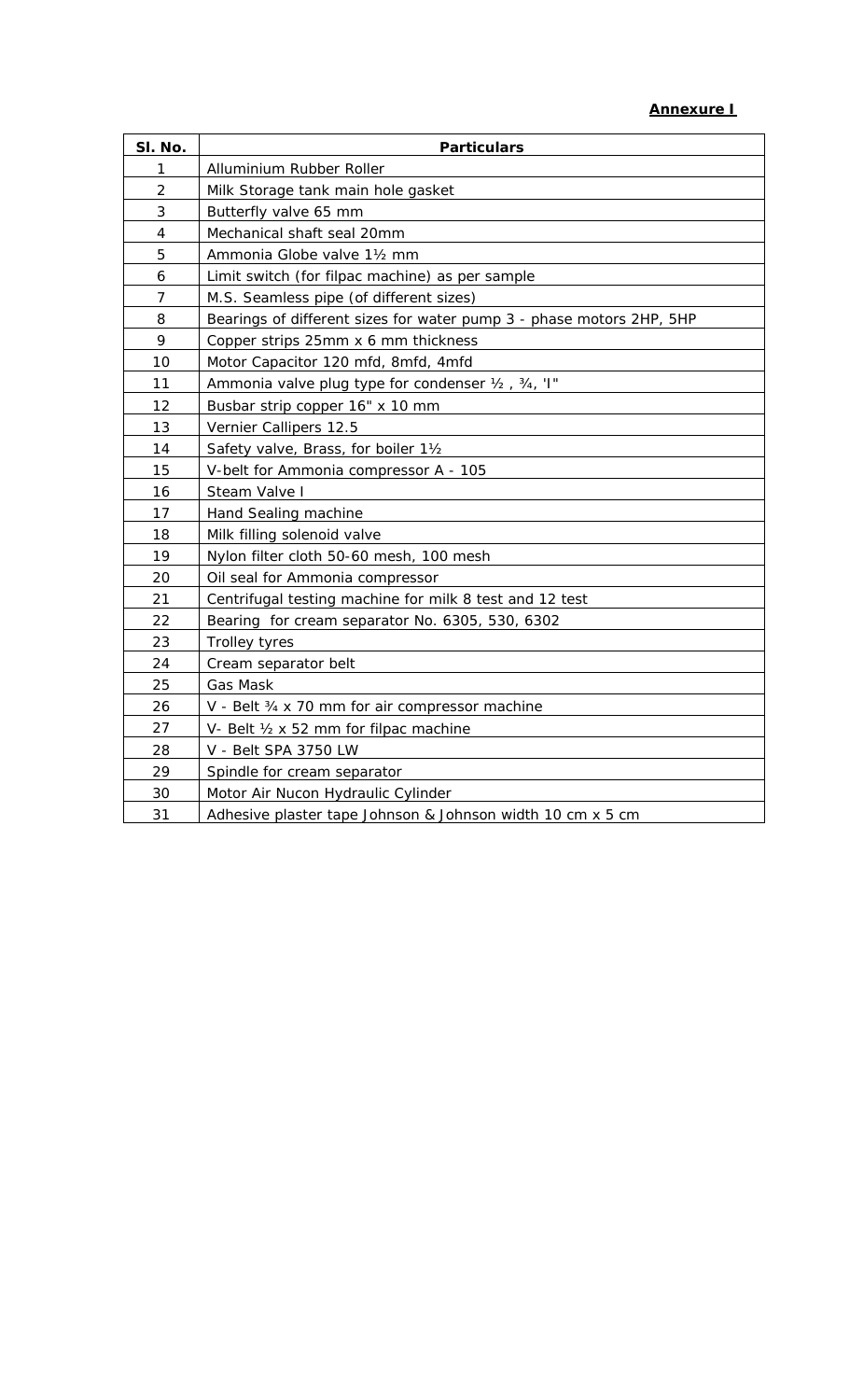| SI. No.        | <b>Particulars</b>                                                      |
|----------------|-------------------------------------------------------------------------|
| 1              | D.O.L. Starter Magnet Coil L & T Type MKI 440 v                         |
| 2              | Main switch TPN/SIEMEN/SPOTNIK/5P, 440 V - 16A, 32, 63 A, 100 A & 200 A |
| 3              | Cutout - 32 A, 100 A, 200 A & 300 A, 500 A heavy duty                   |
| 4              | Cable locks Brass/Alluminium - 65 A, 100 A, 200 A, 16 A, 32 A, 95 A     |
| 5              | Bearings for Cream Separators - No. 6305, No. 530                       |
| 6              | L N Key                                                                 |
| $\overline{7}$ | Multimeter                                                              |
| 8              | D. link for 30 HP Oil starter                                           |
| 9              | Looping wire flexible strength copper 2.5mm, 4 mm, 6 mm & 10mm          |
| 10             | Relay unit for D.O.L Starter 440V, L&T/Siemens, type, MK - I            |
| 11             | Motor capacitor                                                         |
| 12             | Finger links for 30HP oil starter                                       |
| 13             | HRC fuse link, capsule type D - type 415 V, 10A, 16 A, 63 A             |
| 14             | <b>Emersion Mercury meter</b>                                           |
| 15             | Siemen fuse 200A, 250 A, 415 - 80KA                                     |
| 16             | Relay starter 3.5AMP                                                    |
| 17             | Automatic pressure switch cutout with Gasket Brass ring washer etc.     |
| 18             | Dimmer stat for filpack machine                                         |
| 19             | Pressure Guage 0 to 10 kg                                               |
| 20             | Super enamel copper wire for motor rewinding                            |
| 21             | H.R.C. fuse clip type 63 AMP, 32 AMP, 10AMP, 2 AMP                      |
| 22             | Relay Starter Connector                                                 |
| 23             | Armoured Cable Copper 4" core 4 mm                                      |
| 24             | Changeover Switch 100AMP                                                |
| 25             | Motor Starter 3 Phase Magnet coil 220/250 V                             |
| 26             | 3 Phase 440 V Relay Unit 9 - 12 Amps                                    |
| 27             | Earthing Plates 2' x 2' x 10mm copper                                   |
| 28             | Pipe wrench 18" taparia                                                 |
| 29             | Wheel Barrow                                                            |
| 30             | Plastic crates 10 lits capacity (20 pouches x 500ml)                    |
| 31             | Oil Pumps                                                               |
| 32             | S.S. Bend 51mm                                                          |
| 33             | Steam valve.                                                            |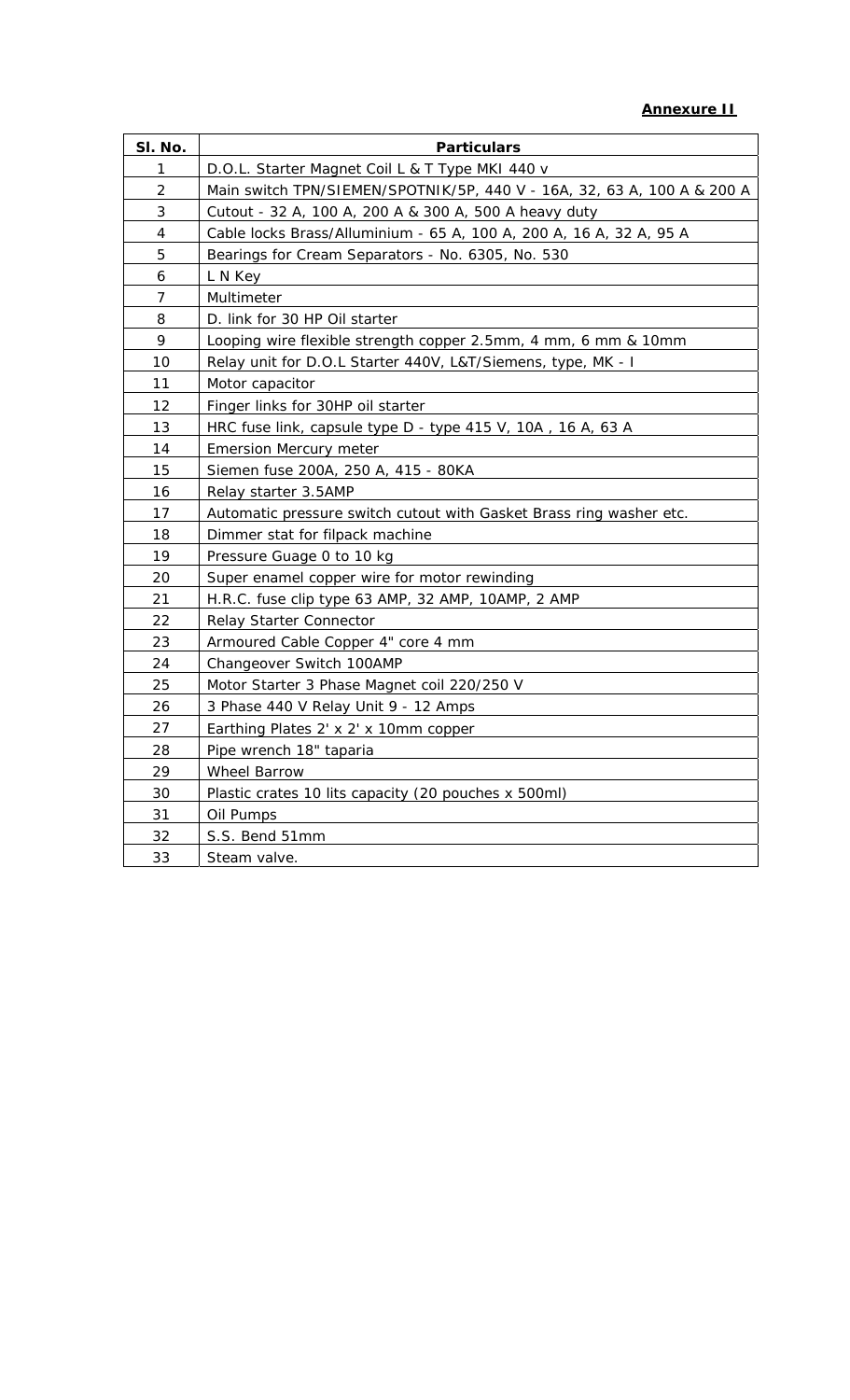| SI No.         | <b>Particulars</b>                                                                              |
|----------------|-------------------------------------------------------------------------------------------------|
| 1              | Wheel Valve, Brass Zoloto thread type of different size.                                        |
| $\overline{2}$ | Check Valve, Horizontal Brass type of different size.                                           |
| 3              | Check Valve Vertical Brass type of different size.                                              |
| 4              | G.I. Pipes                                                                                      |
| 5              | Coupling for 30 HP pump.                                                                        |
| 6              | Insulation testing megger.                                                                      |
| 7              | Pulley Puller 4" - 18"                                                                          |
| 8              | S.W. Guage Meter (Manual Micro).                                                                |
| 9              | Centre Punch 4" / 5"                                                                            |
| 10             | 2 - leg pulley puller 1 1/2 / 2"                                                                |
| 11             | Adjustable wrench - 8", 12", 18".                                                               |
| 12             | Pipe wrench - 8", 12", 18", 24".                                                                |
| 13             | <b>Blow Lamp</b>                                                                                |
| 14             | Box Spanner 1/8" to 1/2.                                                                        |
| 15             | Ball Pin Hammer - 200gms, 500 gms.                                                              |
| 16             | Foot valve, Brass - 1", 1 1/2, 3", 4".                                                          |
| 17             | Bib cork, Brass - 1/2", 3/4.                                                                    |
| 18             | PTFE thread seal tape champion per 12m Roll.                                                    |
| 19             | MS wheel valve for compressor 1 1/2 full guage.                                                 |
| 20             | Non return valve Horizontal Bronze.                                                             |
| 21             | Discharge valve for 12 TR Ammonia compressor.                                                   |
| 22             | Suction valve for Ammonia compressor.                                                           |
| 23             | S.S. Union socket 18mmm 25 mm, 36 mm, 51 mm.                                                    |
| 24             | Globe valve with flange 1 1/2 Sk/Super.                                                         |
| 25             | C.I. Coupling for H.P. Barga.                                                                   |
| 26             | Pump impellar 30 H.P. Barga.                                                                    |
| 27             | S.s Welding Rod.                                                                                |
| 28             | S.S. Liner 50 mm2                                                                               |
| 29             | Water Pump 5 HP Capacity.                                                                       |
| 30             | S.S. Milk pump type EMID IIB IMP Dia 150 Motor 3.5 HP RPM 2850 420V 50 HZ.                      |
|                | ALFA NAVAL Cream seperator model AE-108 having 550 LPH capacity                                 |
| 31             | Electrically Operated.<br>Cream Separator KAM DHENDU Hand cum electrical Driven Cream seperator |
| 32             | cap - 165 lits.                                                                                 |